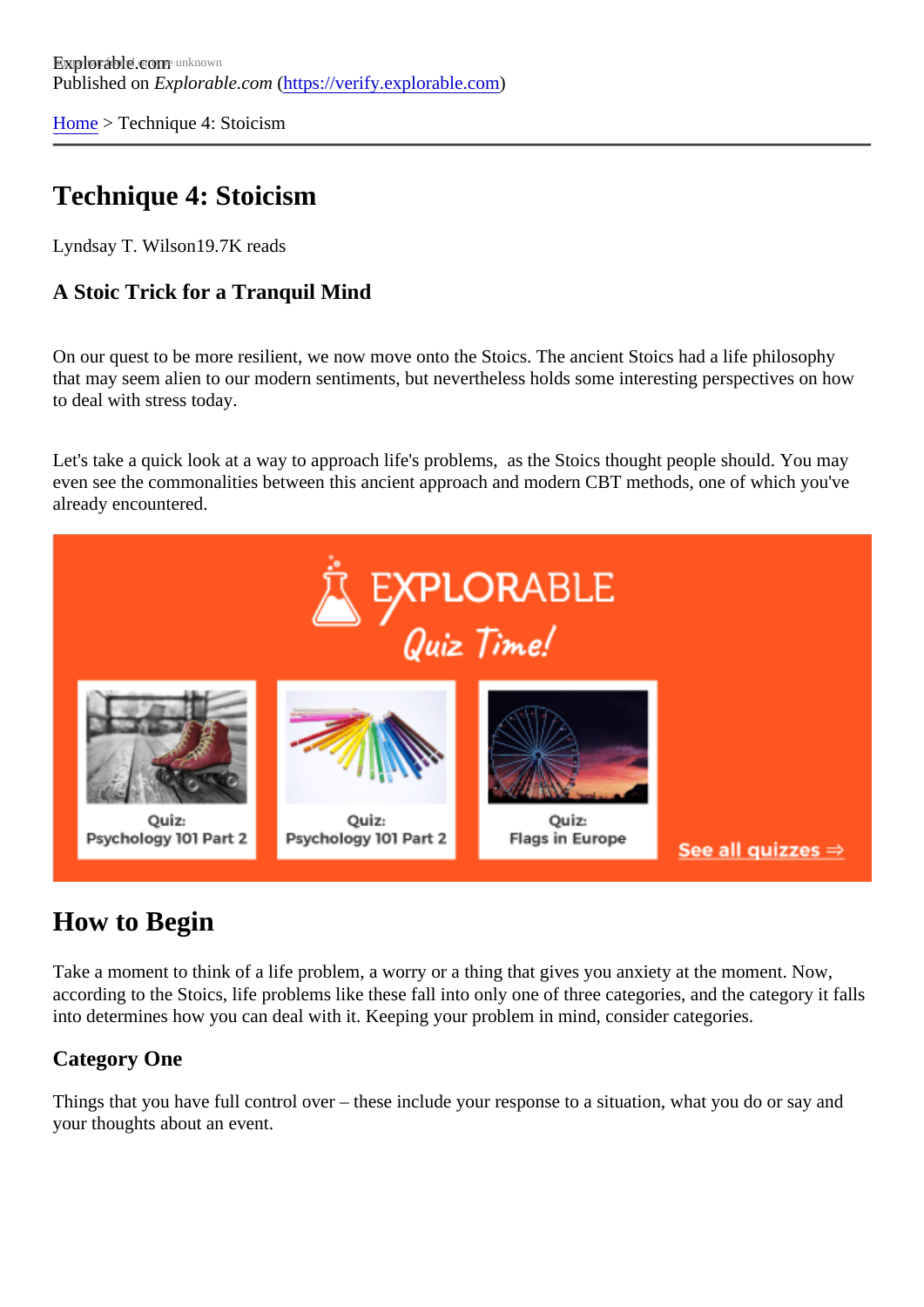Example: whether you tell a colleague that you won't lie to management about their behavior is a choice entirely up to you and 100% within your control.

## **Category Two**

Things you have only partial control over – these include grey areas and situations that you can sway or influence, but not completely.

For example, you could make amends and apologize to a friend you've insulted, but whether they forgive you or not is not in your control – it's in theirs.

## **Category Three**

Things you have no control over – these include things like the weather; if you'll have a car accident or not; the country you happened to be born in, etc.

For example, whether you are born male or female is 100% out of your control.

# **Your Problems**

Now, go back to the list of problems you initially created, and think about which category each of them fall under. For each problem choose only one category.

## **Category One Problems**

Super! You have complete control over your problem. So, turn whatever stress you have on the issue into the best possible action, given your circumstances. Here, worry and anxiety can be used as essential motivation to act wisely. Think carefully about your goals and options, weight them up, and act. Here, worry is entirely unnecessary. Merely act congruently and adjust.

### **Category Two Problems**

Great! Your problem is partly under your control. Your challenge now is deciding what aspects you can influence and what aspects you can't. In our example, your stress and anxiety are best channeled into apologizing and making sure you don't offend your friend in that way again. But what about those aspects you don't have control over? Well, then those aspects belong to category three.

### **Category Three Problems**

Congratulations! There's not a thing you can do about your problem. This may seem glib, but when you think about it, it is incredibly freeing, as well. If a problem cannot be controlled by you, it doesn't matter what you do, it will continue to be whatever it is. In this case, you might as well let it go and free yourself to pursue things that you actually do have control over. Your stressing adds nothing. The weather is terrible? That's too bad. But instead of complaining and stressing about it, turn your mind to those aspects of your world you have realistic control over. Do you need to buy a better raincoat?

# **Is the Method Applicable?**